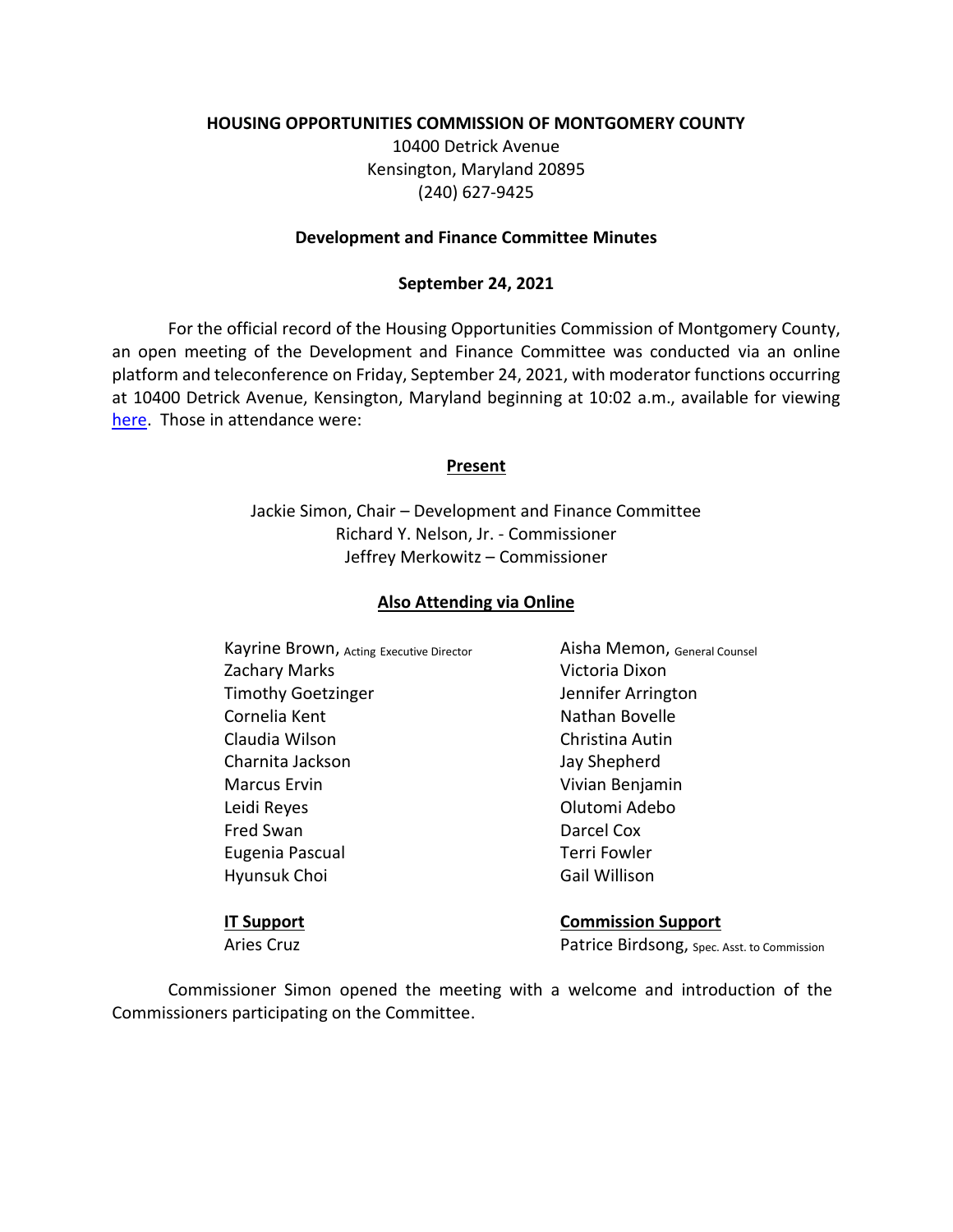Development and Finance Committee Minutes – September 24, 2021 Page 2

#### **APPROVAL OF MINUTES**

The minutes of the August 20, 2021 Development and Finance Committee were approved upon a motion by Commissioner Nelson and seconded by Commissioner Merkowitz. Affirmative votes were cast by Commissioners Simon, Nelson, and Merkowitz.

## **DISCUSSION ITEMS**

**1. Georgian Court: Approval of the Financing Plan, Feasibility and Public Purpose; Authorization to Issue Loans at HOC at Georgian Court, LLC for Acquisition and Construction Financing; Authorization to Issue a Commitment for Permanent Financing; and Authorization for the Borrower to Accept Loans in Accordance with the Finance Plan**

Jennifer Arrington, Acting Director of Mortgage Finance, introduced Victoria Dixon, Senior Multifamily Underwriter, who provided a presentation on recommending to the full Commission approval of the financing plan, approval of the feasibility and public purpose, approval of a bond authorization resolution for the issuance and delivery of a combination of short-term and long term tax exempt private activity bonds and taxable bonds, authorization for HOC to issue a financing commitment for a mortgage loan, approval to provide credit enhancement via FHA Risk Share Mortgage Insurance, approval to set sales proceeds, approval to issue a bridge loan, approval to release available cash held by the Seller, and approval for the borrower to accept the proposed Mortgage Loan and Bridge Loan.

There was discussion among the Commissioners and Staff. A motion was made by Commissioner Nelson to move the item forward to the full Commission, with modification as discussed, for approval at the October 6, 2021 monthly meeting. Commissioner Merkowitz seconded the motion. Affirmative votes were cast by Commissioners Simon, Nelson, and Merkowitz.

**2. Shady Grove: Approval of the Financing Plan, Feasibility and Public Purpose; Authorization to Issue Loans at HOC at Shady Grove, LLC for Acquisition and Construction Financing; Authorization to Issue a Commitment for Permanent Financing; and Authorization for the Borrower to Accept Loans in Accordance with the Finance Plan**

Jennifer Arrington, Acting Director of Mortgage Finance, introduced Victoria Dixon, Senior Multifamily Underwriter, who provided a presentation to recommend to the full Commission approval of financing plan, approval of the feasibility and public purpose, approval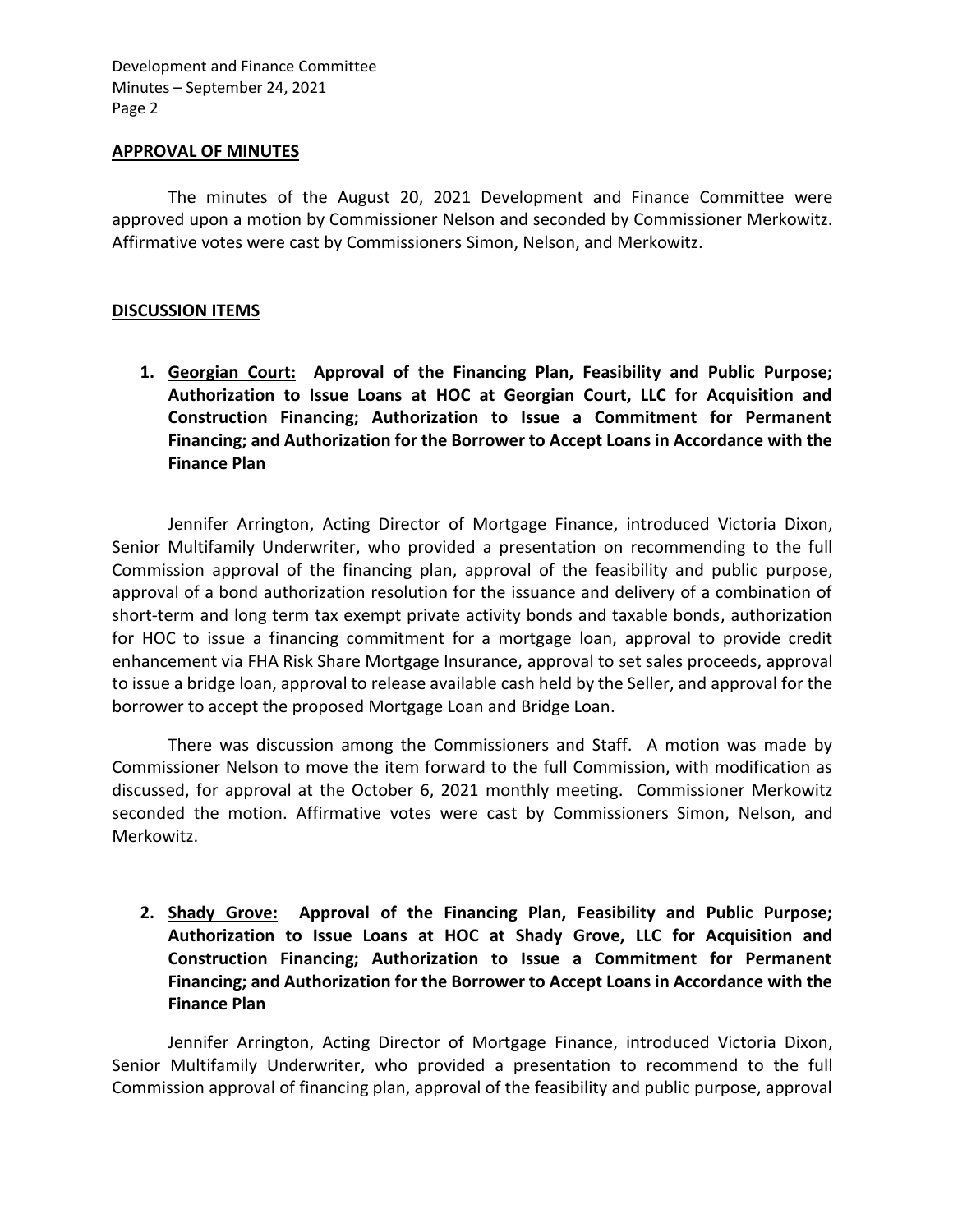Development and Finance Committee Minutes – September 24, 2021 Page 3

of a bond authorization resolution for the issuance and delivery of a combination of short-term and long term tax exempt private activity bonds and taxable bonds, authorization for HOC to issue a financing commitment for a mortgage loan, approval to provide credit enhancement via FHA Risk Share Mortgage Insurance, approval to set sales proceeds, approval to issue a bridge loan, approval to release available cash held by the Seller, and approval for the borrower to accept the proposed Mortgage Loan and Bridge Loan.

Commissioners and Staff discussed the recommended actions. A motion was made by Commissioner Nelson, with suggested changes, and seconded by Commissioner Merkowitz to recommend to the full Commission at the October 6, 2021 monthly meeting. Affirmative votes were cast by Commissioners Simon, Nelson, and Merkowitz.

# 3. **Upton II: Approval to Remove Cap of \$6.5MM and Restore the Maximum Bridge Loan of \$12MM Approved from Draws on the PNC Bank, N.A. Real Estate Line of Credit ("RELOC") for the Upton II Financing**

Marcus Ervin, Acting Director of Development, provided the presentation requesting action of the Development and Finance Committee to recommend to the full Board the approval to amend the Bridge Note, removing the balance cap on the Bridge Loan.

Staff addressed Commissioners questions. A motion was made by Commissioner Merkowitz and seconded by Commissioner Nelson to recommend to the full Commission at the October 6, 2021 monthly meeting. Affirmative votes were cast by Commissioners Simon, Nelson, and Merkowitz.

## 4. **Westside Shady Grove: Approval to name the property The Hurston**

Kayrine Brown, Acting Executive Director, provided an overview of the presentation, introducing Marcus Ervin, Acting Director of Development, and Christina Autin, Director of Legislative and Public Affairs. Staff recommended that the Development and Finance Committee recommend to the full Board approval of permanently naming the property The Hurston. Ms. Autin provided a background on the suggested guidelines for naming of properties.

There was discussion among Commissioners and Staff. A motion was made by Commissioner Nelson to move the item forward to the full Commission with no recommendation from the Development and Finance Committee. The motion was seconded by Commissoner Merkowitz. Affirmative votes were cast by Commissioners Simon, Nelson, and Merkowitz.

## 5. **Upton II: Approval to name the property Ten Gibson**